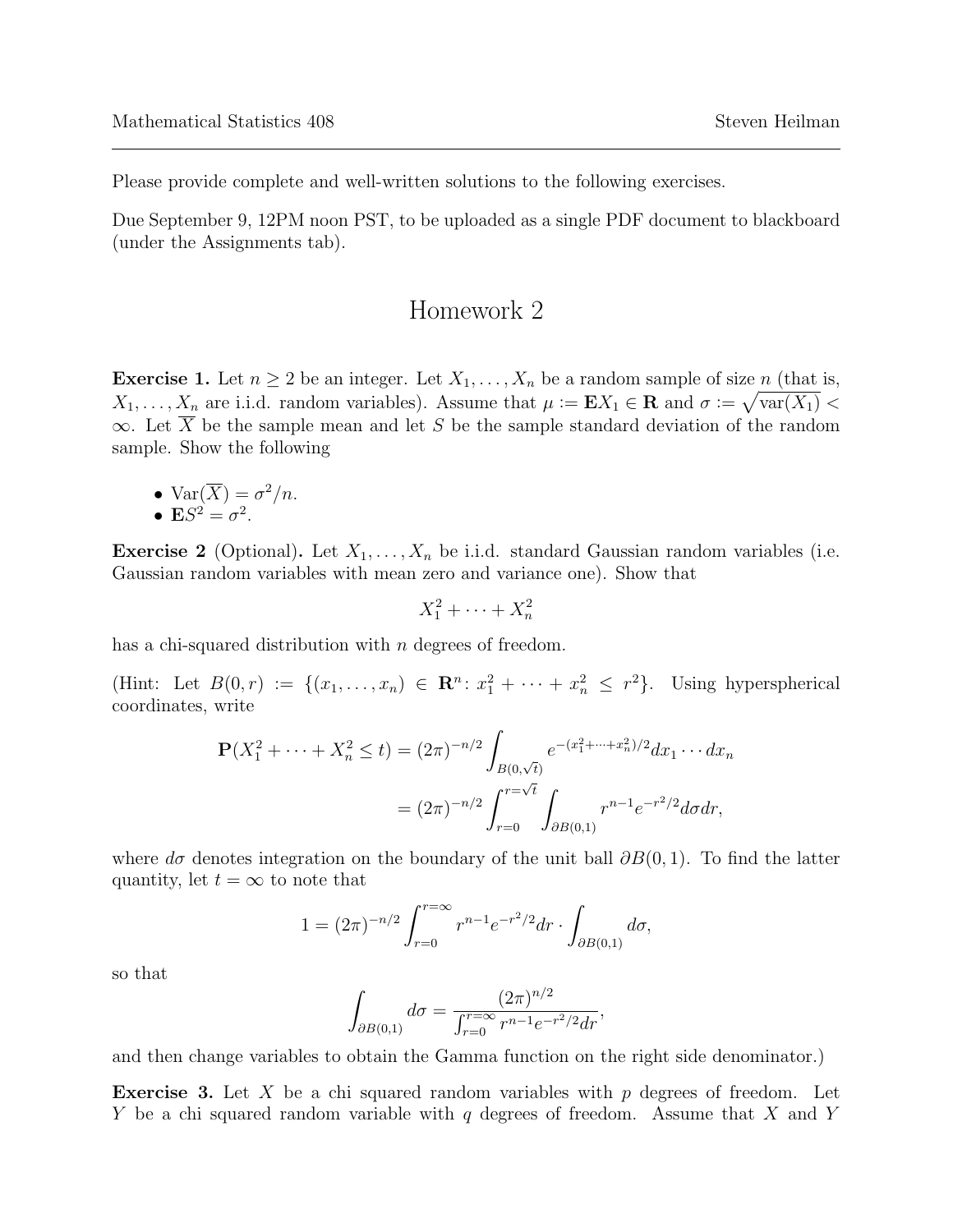are independent. Show that  $(X/p)/(Y/q)$  has the following density, known as **Snedecor's f-distribution** with  $p$  and  $q$  degrees of freedom

$$
f_{(X/p)/(Y/q)}(t) := \frac{t^{(p/2)-1}(p/q)^{p/2}\Gamma((p+q)/2)}{\Gamma(p/2)\Gamma(q/2)} \Big(1+t(p/q)\Big)^{-(p+q)/2}, \qquad \forall \, t > 0.
$$

**Exercise 4** (Order Statistics). Let  $X: \Omega \to \mathbf{R}$  be a random variable. Let  $X_1, \ldots, X_n$  be a random sample of size *n* from X. Define  $X_{(1)} := \min_{1 \leq i \leq n} X_i$ , and for any  $2 \leq i \leq n$ , inductively define

$$
X_{(i)} := \min\{ \{X_1, \ldots, X_n\} \setminus \{X_{(1)}, \ldots, X_{(i-1)}\} \},
$$

so that

$$
X_{(1)} \le X_{(2)} \le \cdots \le X_{(n)} = \max_{1 \le i \le n} X_i.
$$

The random variables  $X_{(1)}, \ldots, X_{(n)}$  are called the **order statistics** of  $X_1, \ldots, X_n$ .

• Suppose X is a discrete random variable and we can order the values that X takes as  $x_1 < x_2 < \cdots$ . For any  $i \geq 1$ , define  $p_i := \mathbf{P}(X \leq x_i)$ . Show that, for any  $1 \leq i, j \leq n$ ,

$$
\mathbf{P}(X_{(j)} \le x_i) = \sum_{k=j}^{n} {n \choose k} p_i^{k} (1-p_i)^{n-k}.
$$

(Hint: Let Y be the number of indices  $1 \leq j \leq n$  such that  $X_j \leq x_i$ . Then Y is a binomial random variable with parameters  $n$  and  $p_i$ .)

You don't have to show it, but if X is a continuous random variable with density  $f_X$ and cumulative distribution function  $F_X$ , then for any  $1 \leq j \leq n$ ,  $F_{X_{(j)}}$  has density

$$
f_{X_{(j)}}(x) := \frac{n!}{(j-1)!(n-j)!} f_X(x) (F_X(x))^{j-1} (1 - F_X(x))^{n-j}, \qquad \forall x \in \mathbf{R}.
$$

(This follows by differentiating the above identity for the cumulative distribution function, i.e. by differentiating  $\mathbf{P}(X_{(j)} \leq x) = \sum_{k=j}^{n} {n \choose k}$  $\binom{n}{k} F_X(x)^k (1 - F_X(x))^{n-k}$ , where  $F_X(x) := \mathbf{P}(X \leq x)$  for any  $x \in \mathbf{R}$ .)

• Let X be a random variable uniformly distributed in [0, 1]. For any  $1 \leq j \leq n$ , show that  $X_{(j)}$  is a beta distributed random variable with parameters j and  $n - j + 1$ . Conclude that (as you might anticipate)

$$
\mathbf{E}X_{(j)} = \frac{j}{n+1}.
$$

• Let  $a, b \in \mathbb{R}$  with  $a < b$ . Let U be the number of indices  $1 \leq j \leq n$  such that  $X_j \leq a$ . Let V be the number of indices  $1 \leq j \leq n$  such that  $a < X_j \leq b$ . Show that the vector  $(U, V, n - U - V)$  is a multinomial random variable, so that for any nonnegative integers  $u, v$  with  $u + v \leq n$ , we have

$$
\mathbf{P}(U = u, V = v, n - U - V = n - u - v)
$$
  
= 
$$
\frac{n!}{u!v!(n - u - v)!} F_X(a)^u (F_X(b) - F_X(a))^v (1 - F_X(b))^{n - u - v}.
$$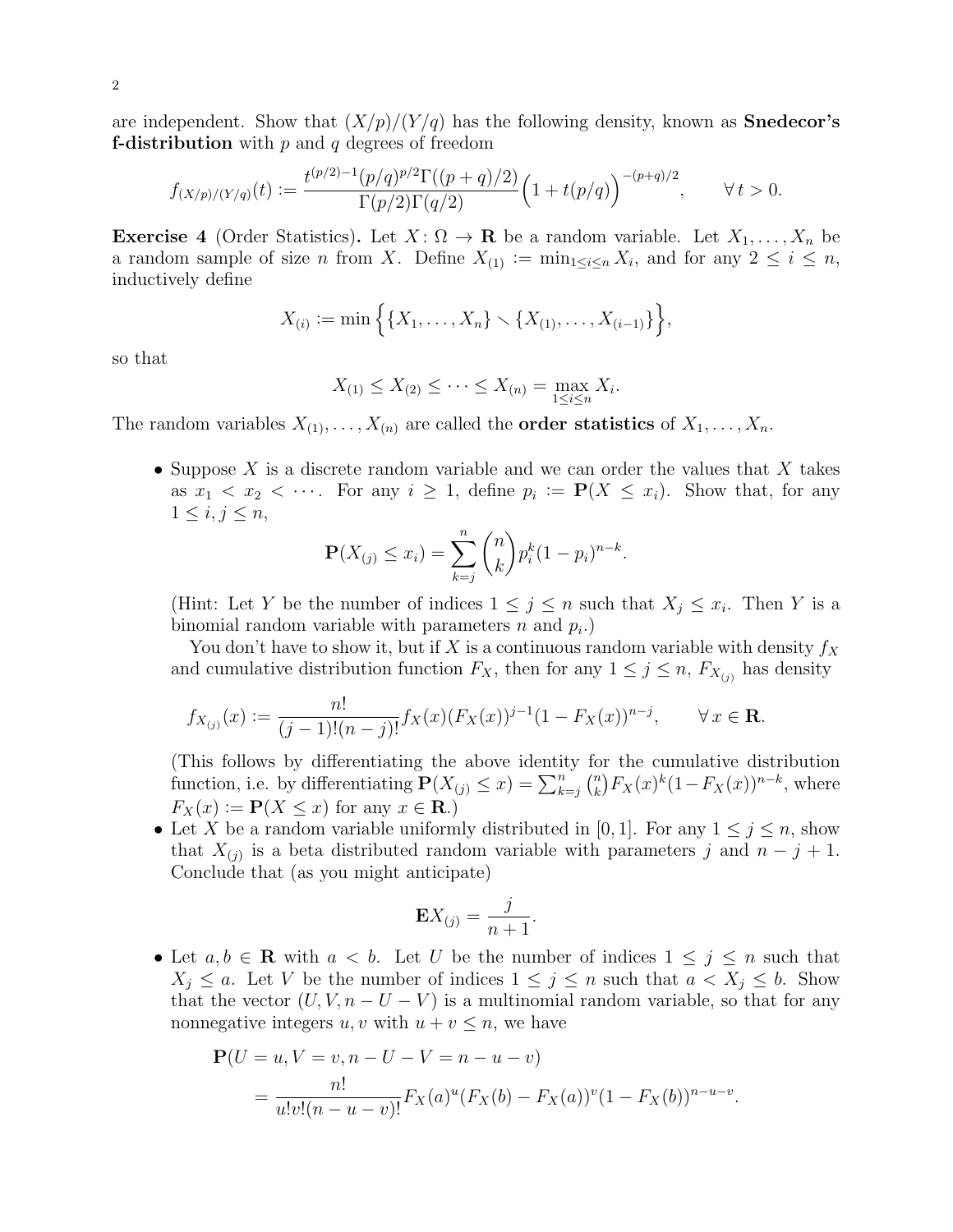Consequently, for any  $1 \leq i, j \leq n$ ,

$$
\mathbf{P}(X_{(i)} \le a, X_{(j)} \le b) = \mathbf{P}(U \ge i, U + V \ge j) = \sum_{k=i}^{j-1} \sum_{m=j-k}^{n-k} \mathbf{P}(U = k, V = m) + \mathbf{P}(U \ge j).
$$

So, it is possible to write an explicit formula for the joint distribution of  $X_{(i)}$  and  $X_{(i)}$  (but you don't have to write it yourself).

Remark 1. We might occasionally do some computer-based exercises. You can use whatever program you want to do these exercises. Here are some links for downloading such software:

## [Matlab software download](https://www.mathworks.com/academia/tah-portal/university-of-southern-california-623588.html)

## [R software download](https://www.r-project.org/)

Exercise 5. Using Matlab (or any other mathematical system on a computer), verify that its random number generator agrees with the law of large numbers and central limit theorem. For example, average  $10^7$  samples from the uniform distribution on [0,1] and check how close the sample average is to  $1/2$ . Then, make a histogram of  $10^7$  samples from the uniform distribution on [0, 1] and check how close the histogram is to a Gaussian.

Exercise 6 (Sunspot Data). This exercise deals with sunspot data from the following files (the same data appears in different formats)

[txt file](http://www.sidc.be/silso/DATA/SN_d_tot_V2.0.txt) [csv \(excel\) file](http://www.sidc.be/silso/INFO/sndtotcsv.php)

These files are taken from <http://www.sidc.be/silso/datafiles#total>

To work with this data, e.g. in Matlab you can use the command

```
x=importdata('SN_d_tot_V2.0.txt')
```
to import the .txt file.

The format of the data is as follows.

- Columns 1-3: Gregorian calendar date (Year, Month, then Day)
- Column 4: Date in fraction of year
- Column 5: Daily total number of sunspots observed on the sun. A value of -1 indicates that no number is available for that day (missing value).
- Column 6: Daily standard deviation of the input sunspot numbers from individual stations.
- Column 7: Number of observations used to compute the daily value.
- Column 8: Definitive/provisional indicator. A blank indicates that the value is definitive. A <sup>\*\*</sup>' symbol indicates that the value is still provisional and is subject to a possible revision (Usually the last 3 to 6 months)

For this data set, do the following: